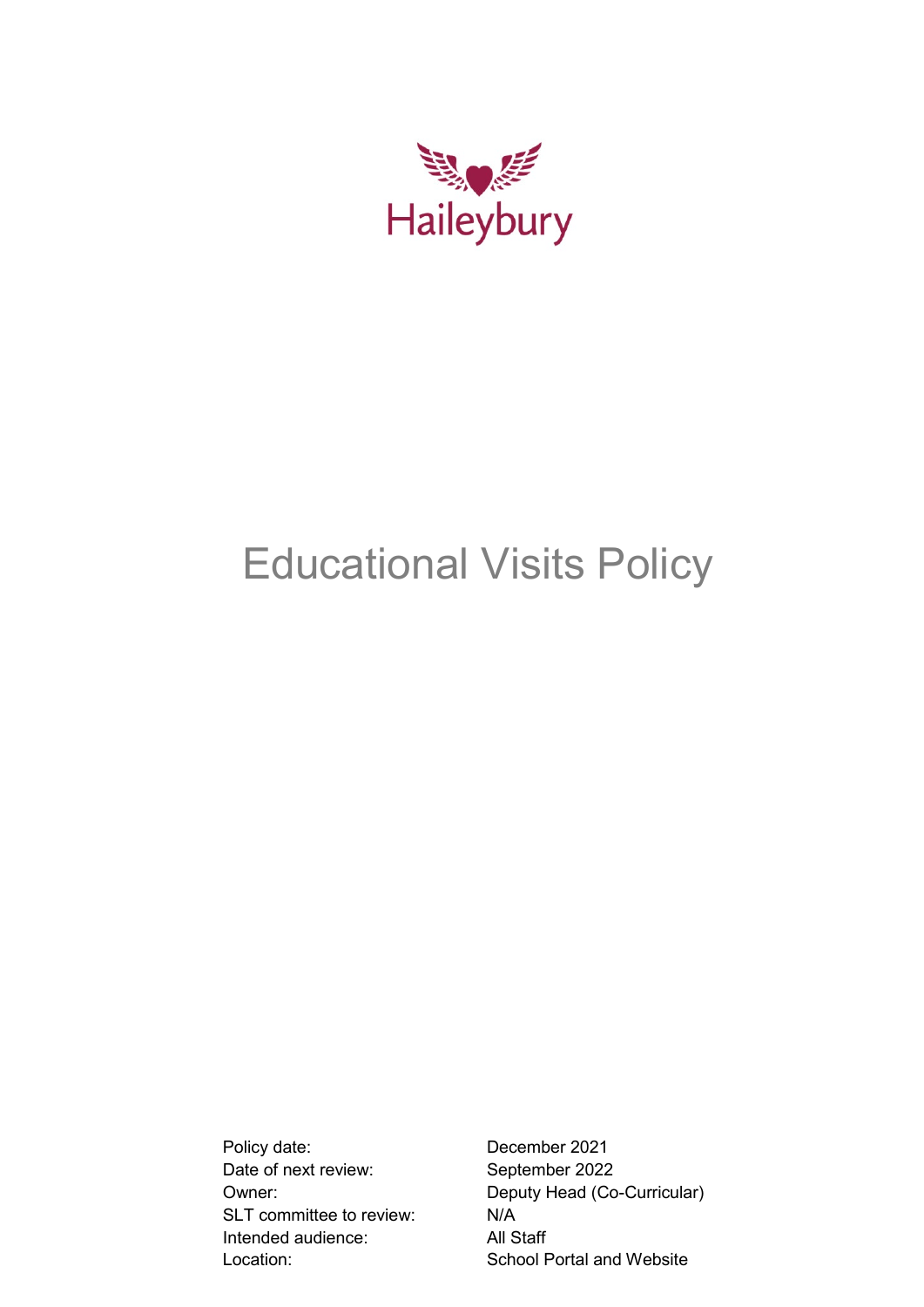# **1. Introduction**

- 1.1 Educational visits off site including day trips, residential trips, trips including adventurous activities and overseas trips are organised and run in support of the School's aims and academic and co-curricular objectives. Haileybury retains a duty of care for pupils and staff involved in all school trips and will ensure all reasonable precautions are taken to protect the safety and health of pupils and staff on school trips.
- 1.2 The School uses the management system "EVOLVE" to plan and authorise all educational visits, and to complete all relevant risk assessments.
- 1.3 This policy should be read in conjunction with the School's Emergency Plan.

#### **2. Roles and Responsibilities**

- 2.1 The key person coordinating and approving arrangements for all trips on behalf of the Master is the Deputy Head (Co-Curricular). Advice to staff regarding the approval, planning and conduct of trips is outlined below.
- 2.2 Every planned trip or visit will have a nominated trip leader who is responsible for risk assessing, planning, organising and running the event.
- 2.3 Trips are not permitted to take place if there is no suitable risk assessment (i.e. a Routine Trip Risk assessment for regular low risk trips or a specific detailed risk assessment for all other trips).
- 2.4 Alongside trip leaders, staff accompanying a trip are expected to be aware of the risk assessment contents, the potential risk to their own safety and arrangements for protecting pupil safety and health; staff must therefore read the trip details and documents on EVOLVE (day trips) and, when appropriate, attend a briefing by the trip leader and /or the external trip organising company.
- 2.5 Parental approval for pupils' participation in routine day trips (e.g. theatre trips and sports fixtures) is covered by a general consent form, which is signed on registration with the School. Specific parental approval is requested for trips involving 'adventurous activities' (unless covered elsewhere, e.g. by CCF or Duke of Edinburgh Award scheme consent forms), and for all overnight and overseas trips.
- 2.6 A standing instruction to staff arranging trips to UK adventure training providers and UK residential sites (e.g. Geography Field Trip centres) is to require copies of their site and activity risk assessments and Adventure Activities Licensing (2004) operating licences.
- 2.7 Where external providers do not hold a recognised UK licence (for example those operating overseas and / or those not holding a LOtC (Learning Outside the Classroom) quality badge), the trip leader must complete a risk assessment for the proposed activity and ensure the provider completes an 'external provider form' (available for download on EVOLVE).
- 2.8 Where trips are overseas, members of staff leading trips, in conjunction with the Deputy Head (Co-Curricular) and the organising companies (where applicable) take all reasonable precautions to check relevant licences for activities and the security and safety of accommodation.
- 2.9 Every effort is made to accommodate individual pupils' Special Educational Needs or Disabilities (SEND) on school trips, as far as is practicable and reasonable. Teachers organising and attending visits will be aware of relevant pupils' SEND needs where these might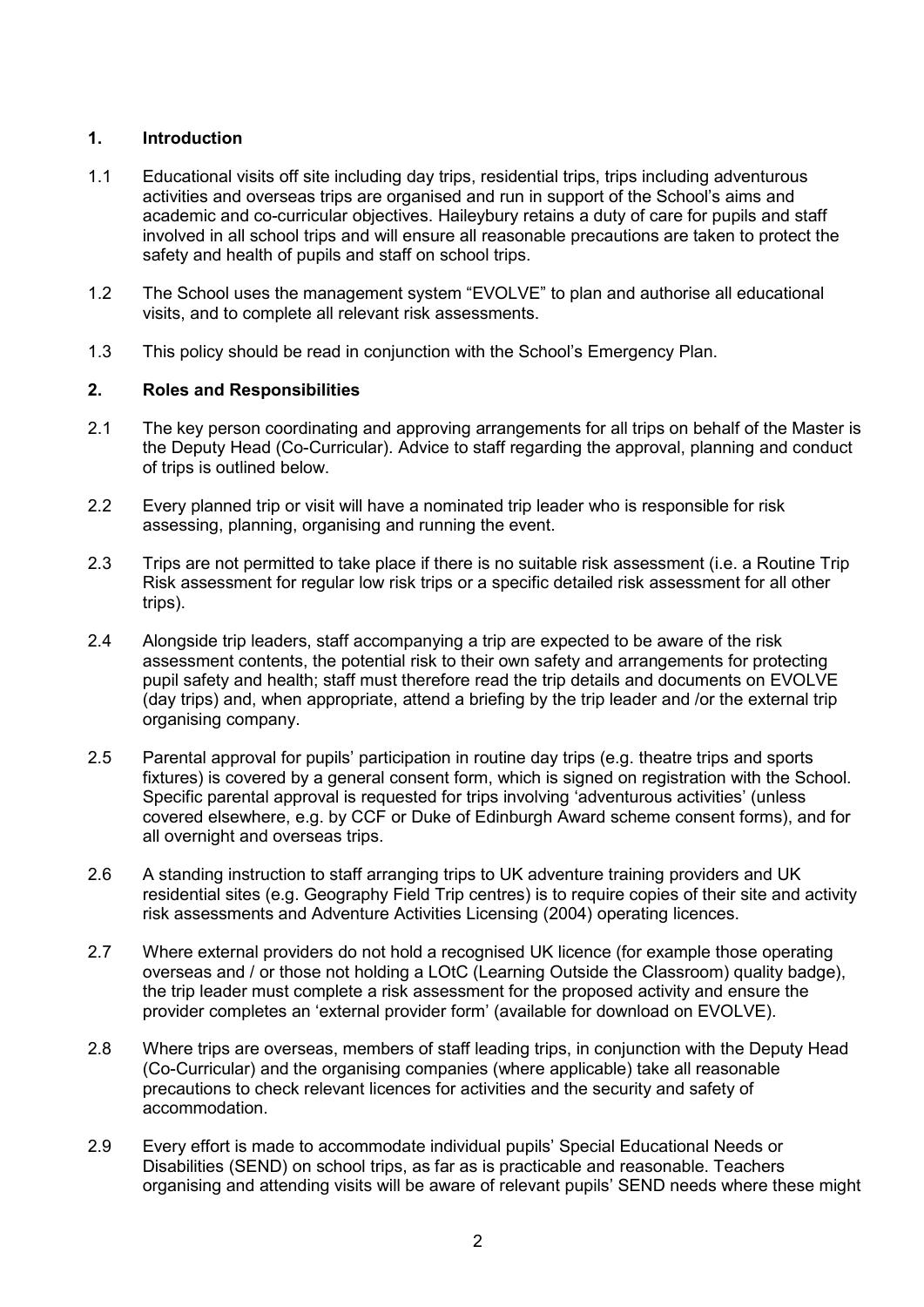reasonably impact on a trip. These needs are discussed amongst HMs, the Head of Learning Support and the Health Centre. SEND details are also held by the School on EVOLVE. Staff are expected to consider any SEND needs carefully and seek further details when arranging trips with pupils who are identified as having SEND needs.

- 2.10 For all trips, relevant pupil medical and dietary information is gathered via the Health Centre and is entrusted to trip staff on a need-to-know basis to safeguard the health of the pupils concerned. Details are recorded on iSams which links to EVOLVE to provide the details for the trip organiser.
- 2.11 During a trip, staff should keep in regular contact with the School and parents as appropriate e.g. ensuring parents are kept up to date with departure and return meeting points.

#### **3. Major Trips – Details for Staff Planning Major Trips**

- 3.1 Members of staff proposing to organise a major school trip in term time or the holidays should first consult the Deputy Head (Co-Curricular) in his capacity as Educational Visits Coordinator (EVC). The EVC will liaise with the Master and others as necessary to decide whether or not the trip should proceed. The School publishes twice a year a programme of major trips approved for the coming year in order to help balance different types of trips, to minimise calendar clashes and to assist families' budgetary planning. The working document showing the status of trip bids is accessible to all teachers and key support staff on the School's shared drive.
- 3.2 Once a major trip is approved in principle, the EVC should be kept updated of plans, including financing arrangements. Any financial complications should be discussed and approved by the Bursar or Head of Finance. The EVC will guide the trip organiser regarding staffing requirements, including ratios and the requirement for male and female staff. Due weight will be given to Local Authority guidelines in this regard.
- 3.3 As soon as pupil names are confirmed for a major trip, trip leaders must contact the Health Centre directly with any medical queries and for advice. One week before the trip departs pupil names should be confirmed with the Health Centre and advice sought on any current or ongoing medication or medical issues.
- 3.4 The School's external professional trips health and safety adviser will be consulted, as appropriate, including on the completion of the trip risk assessment. Any staff member arranging trips should be mindful of the requirements and limitations of the School's insurance policy. Details of the School's insurance can be obtained from the Head of Finance. Where a trip includes an adult who is not a school employee, appropriate arrangements must be made in liaison with the EVC.
- 3.5 When school trips use approved tour operators, the operator must provide a copy of their risk assessment which must be added to the EVOLVE form by the trip leader. It remains the trip leader's responsibility to complete a risk assessment to cover all arrangements, including any pastoral and medical requirements.
- 3.6 Key communications with parents about major trips, especially the initial letter, must be approved by the EVC.
- 3.7 Critical aspects of major trips are medical cover arrangements, insurance and specific parental approval for certain activities. The EVC will advise trip organisers to ensure all such details are handled properly. The School has a very comprehensive insurance policy covering trips; however, some parents may wish to supplement this with additional cover, especially regarding personal property and medical evacuation. Before a major trip departs, key information,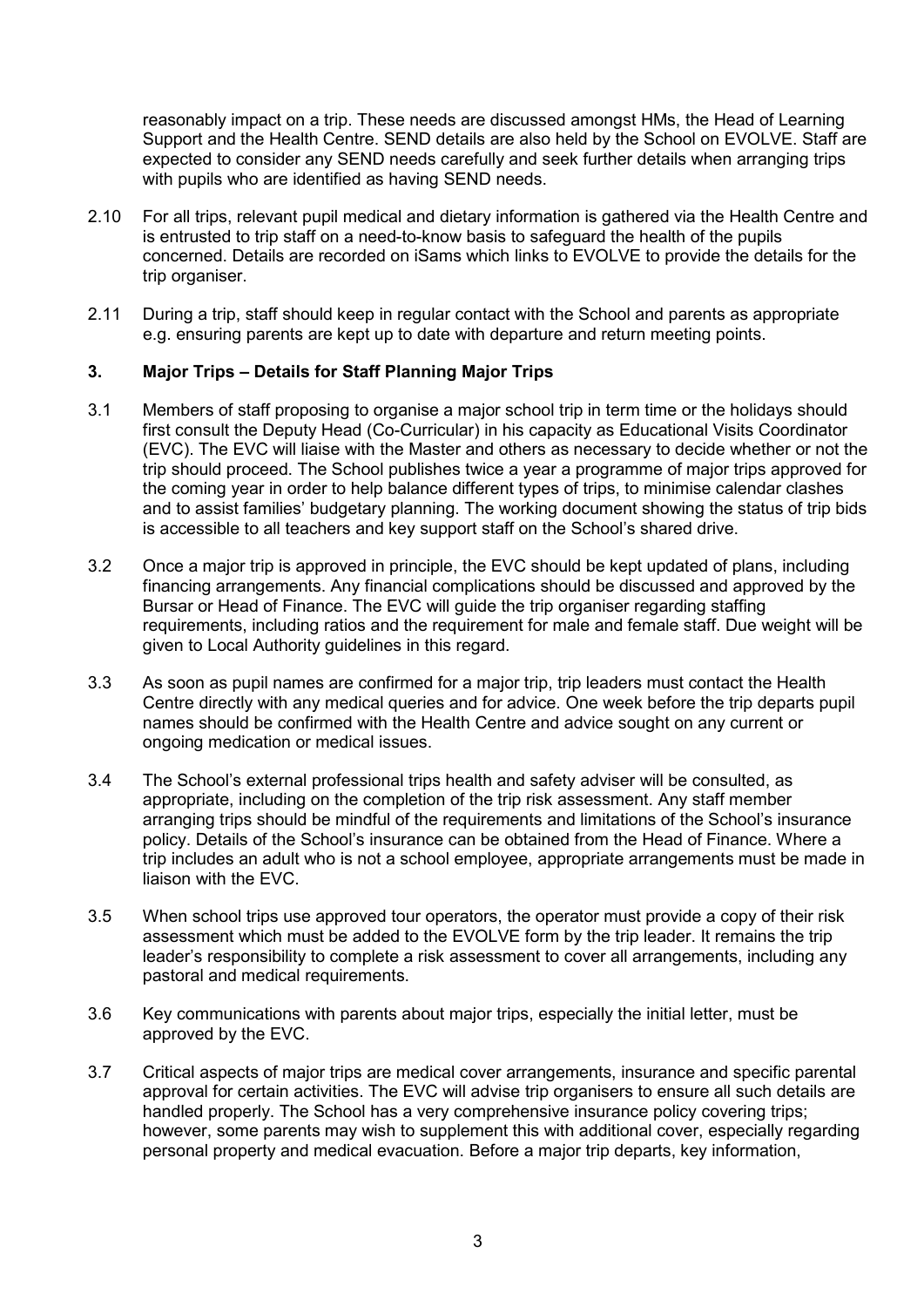together with the trip Risk Assessment, must be provided to the EVC. This information will be stored on EVOLVE, available to staff who may need to access it.

- 3.8 Before major overseas trips, there will be at least one formal pre-trip briefing to which parents are invited. Notes on key points made in the pre-trip briefing are kept by the trip leader and sent to pupils, parents and appropriate staff.
- 3.9 Overseas trips, overnight trips, trips involving adventurous activities and any trip involving swimming in open water or boating must have specific Risk Assessments completed and submitted to the EVC via EVOLVE. Final approval for trips of this nature is given by the School's external trips health and safety adviser.
- 3.10 Risk Assessments added to EVOLVE for major overseas, adventurous and overnight trips must be completed using the approved Haileybury Risk Assessment template, which can be found on the homepage of EVOLVE. The exception is for CCF trips which require MOD approved risk assessments. For CCF trips, an EVOLVE trip form must also be completed and all MOD approved risk assessments uploaded.
- 3.11 If there are significant changes to a trip or planned activities staff will be required to undertake a dynamic risk assessment during the trip. In this case the Dynamic Risk Assessment Form (located on the EVOLVE homepage) should be used to record any changes to the agreed arrangements and decisions made. The completed form should be sent at the earliest convenience to the EVC and a member of SLT who is on campus.
- 3.12 Mobile telephone numbers of all staff attending residential (overnight) or overseas trips are included on the EVOLVE form.
- 3.13 Members of staff leading a trip should ensure that any mobile phones being used as the main point of contact work in the country being visited. Haileybury has a number of mobile phones available for staff to use on trips; these phones have been selected as the data and calls will be operational in all countries, enabling calls and messaging. Staff may use these phones whilst on trips to avoid incurring charges on their personal mobile phone.

#### **4. Managing the Trips Approval Process**

- 4.1 Trip organisers are responsible for ensuring that all paperwork is submitted to EVOLVE for approval a minimum of one week ahead of the trip taking place. It is important that members of staff organising and leading trips understand their responsibilities for protecting individuals' safety on the trip and prevent risks to the School by adhering to the trips approval process.
- 4.2 If forms are not completed by trip leaders one week ahead of the trip, they will receive an email from the EVC and the trip may be cancelled.

#### **5. Sports Tours**

- 5.1 Sports tours are slightly different in nature from other types of school trip and they involve a number of additional considerations. These must be reviewed by sports tour leaders, in consultation with the EVC. Staff organising sports tours should consider using tour companies that provide their own insurance cover in the event of sports-related injuries. In order that pupils are fit and in appropriate physical condition, especially for tours that take place in the school holidays, training programmes should be in place for pupils in the period leading up to the departure of the tour.
- 5.2 The trip leader may liaise with the Head of Strength and Conditioning in this regard. Pupils should be fitness tested and approved to play in tour fixtures upon arrival in the host country or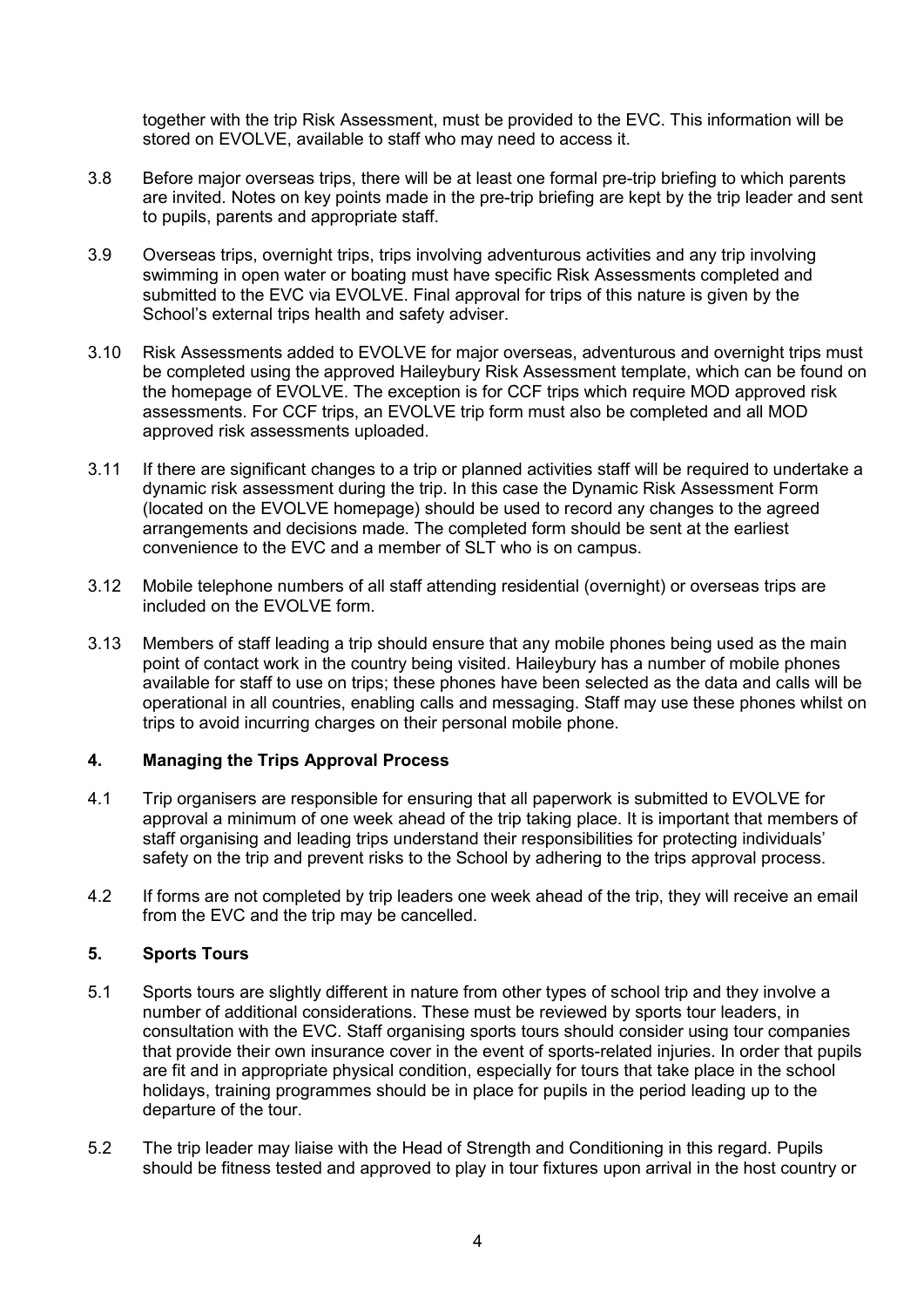location of the tour. In the planning of the sports tour, the trip leader should ensure that there are appropriate facilities for training before tour fixtures and recovery time between games.

5.3 For specific sports tours consideration will be given to including a professional sports physiotherapist as a touring member of staff.

#### **6. Managing Risks and Medical Requirements**

- 6.1 As indicated above, educational trips must have appropriate risk assessments in place. The level of detail and risk control measures will be appropriate for the level of risk involved with the trip and associated activities. Complex risk assessments may be completed and provided by the organising companies. Staff should ensure that a risk assessment is also in place for pastoral arrangements to supplement any activities or a trip organised by an external company. Consideration should be given to arrangements for pupils who become unwell, for example, whilst resting at overnight accommodation, or who will care for unwell pupils if they cannot attend activities.
- 6.2 The EVOLVE system includes links to details of pupil medical and dietary requirements, these must be considered as part of the risk assessment.
- 6.3 The EVC and trip organiser should liaise with the Health Centre Manger as early as possible when considering educational trips to countries requiring specific vaccinations to enable these to be arranged in the weeks prior to departure if necessary.
- 6.4 Trip organisers should liaise with the Health Centre Manager to ensure that suitable arrangements are in place for the provision of medication to pupils during the trip. The Health Centre will provide a first aid/medical kit specific to each trip and pupil needs; this will also contain standard first aid supplies.

#### **7. Safeguarding Pupils Off Site**

- 7.1 Child protection and safeguarding extends beyond the Haileybury campus. Haileybury only works with appropriately vetted organisations and institutions. When a pupil is off site but in the care of Haileybury (e.g. whilst carrying out voluntary work) each situation will be risk assessed in line with most recent guidance. When a pupil is off site every effort is made to ensure that they are never left alone under the sole supervision of any adult who is not a member of Haileybury staff.
- 7.2 In particular, for language or sports exchanges where pupils may be staying with host families, pupils are matched as closely as possible for gender, age, special needs etc. and the host school is required to undertake all appropriate checks to safeguard Haileybury pupils. Where uncertainty may arise about checks undertaken, Haileybury liaises with the Hertfordshire Safeguarding Children Partnership to ensure due diligence has been carried out. Pupils staying with host families will have the means to contact staff and will have contact details of trip leaders 24 hours per day. Pupils are also supplied with an agreed emergency 'keyword', to be used when pupils need assistance but feel unable to speak freely in front of their host family.

# **8. Routine Trips – Details for Staff Planning Routine Trips**

8.1 Staff wishing to take a group of pupils on a routine trip (e.g. to a theatre in London), must first submit a form on EVOLVE. The staff member must attach a copy of the School's Routine School Trips Risk Awareness Guidance to the EVOLVE form, confirming that they have read and understood this Guidance. A copy of this Guidance is also attached as Appendix 1 to this Policy. This Guidance serves as the standard risk assessment document covering all routine trips.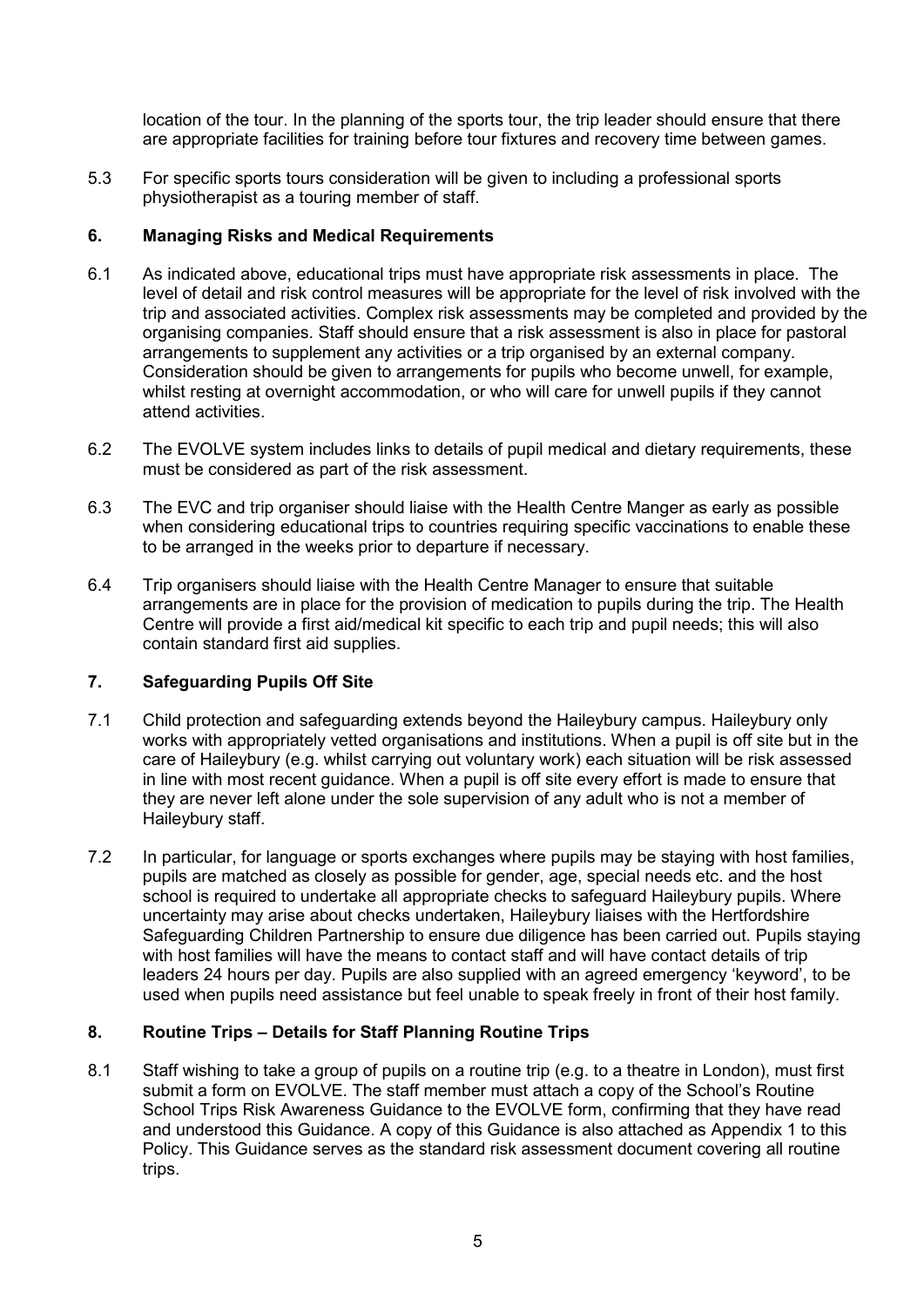- 8.2 Once approval has been granted by the EVC, trip leaders will be notified via an (EVOLVE generated) email. Details of the timings expected for these processes to be completed, depending on trip type, are available in the [Trips Submission Protocol](https://www.google.com/url?q=https://docs.google.com/document/d/1YfI99ZSwr8KEDgFgwcIRpxP9s-dMCZWJ30SI9IN8fsg/edit?usp%3Dsharing&sa=D&source=docs&ust=1638802599695000&usg=AOvVaw1PDRWHNdTTYlegMmkf6ojH) document.
- 8.3 The member of staff should then enter a calendar request.
- 8.4 On induction, all new teachers are briefed on expectations and obligations regarding routine school trips, such as away matches and theatre trips. Every teacher is regularly asked to read and sign a copy of this Policy, including the attached Routine School Trips Risk Awareness Guidance.

# **9. Accounts – Accounting for Trips**

9.1 Accounts for all trips must be operated through the Finance Department. This is to ensure professionalism, transparency and probity, and to protect academic staff from any suggestion of mishandling of funds.

# **10. All Trips – School Rules and Procedures in Case of Incidents or Illness**

- 10.1 Normal school rules apply on trips. Pupils and parents will be clearly briefed on the standards of behaviour expected and possible sanctions in the event of misbehaviour.
- 10.2 In the case of a serious incident, medical or disciplinary, the nominated point of contact at School must be informed as soon as is practicable, and the Master and/or EVC will be informed as necessary. Any potential issues arising on the trip which could have posed concern but did not, should also be reported to the EVC who will log such incidents. All lessons learnt should be passed to the EVC for further action.
- 10.3 If a pupil has a minor accident or becomes ill, the trip organiser or another member of staff, will take him/her to the local hospital or clinic. If the trip is outside the UK, they will notify the Bursar or the insurers on their helpline to arrange (where possible) for the medical bill to be sent directly to the insurance company for settlement. If the accident is more serious (such as a broken leg when skiing), the School's medical insurers may arrange for the pupil, accompanied by a member of staff, to be repatriated to the UK. The trip leader will liaise with the EVC to ensure the parents are telephoned if their child has suffered an accident or injury that is serious enough to require medical treatment.

#### **11. Review and Monitoring**

- 11.1 For overseas trips, the trip leader is required to complete a Trip Evaluation Form on EVOLVE once pupils and staff have returned to school following a trip. The Trip Evaluation Form should be sent to the EVC to ensure key lessons learnt or messages are communicated to SLT as appropriate and incorporated into ongoing reviews and improvements.
- 11.2 The EVC will regularly monitor trips via EVOLVE to ensure trip organisers are following the correct procedure. The EVC will meet with trip organisers a few days before the trip departs to ensure all arrangements are in place and, where necessary, discuss last minute changes such as adverse weather forecasted and how this may affect the trip.
- 11.3 The Health and Safety Manager will undertake a formal review of the management of trips and implementation of procedures every six months, liaising with the EVC as part of the review process and providing a report to the Bursar.

# **12. References and Resources**

• The Outdoor Education Advisors Panel (OEAP):<https://oeapng.info/>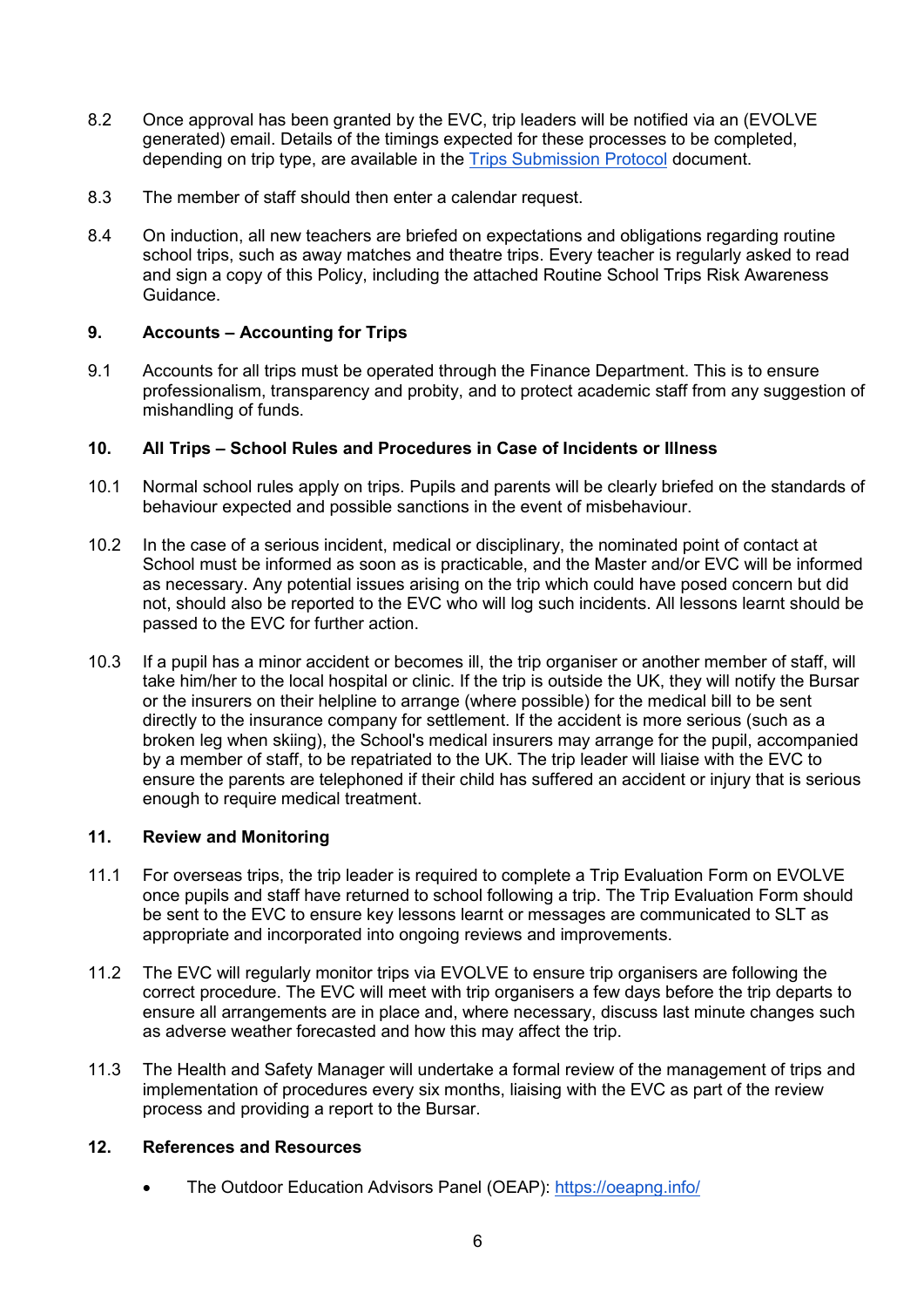- The HSE Guidance on School trips: [https://www.hse.gov.uk/services/education/school](https://www.hse.gov.uk/services/education/school-trips.htm)[trips.htm](https://www.hse.gov.uk/services/education/school-trips.htm)
- The HSE Adventure Activities Licensing Regulations 2004: [https://www.hse.gov.uk/aala/public-information.htm#](https://www.hse.gov.uk/aala/public-information.htm)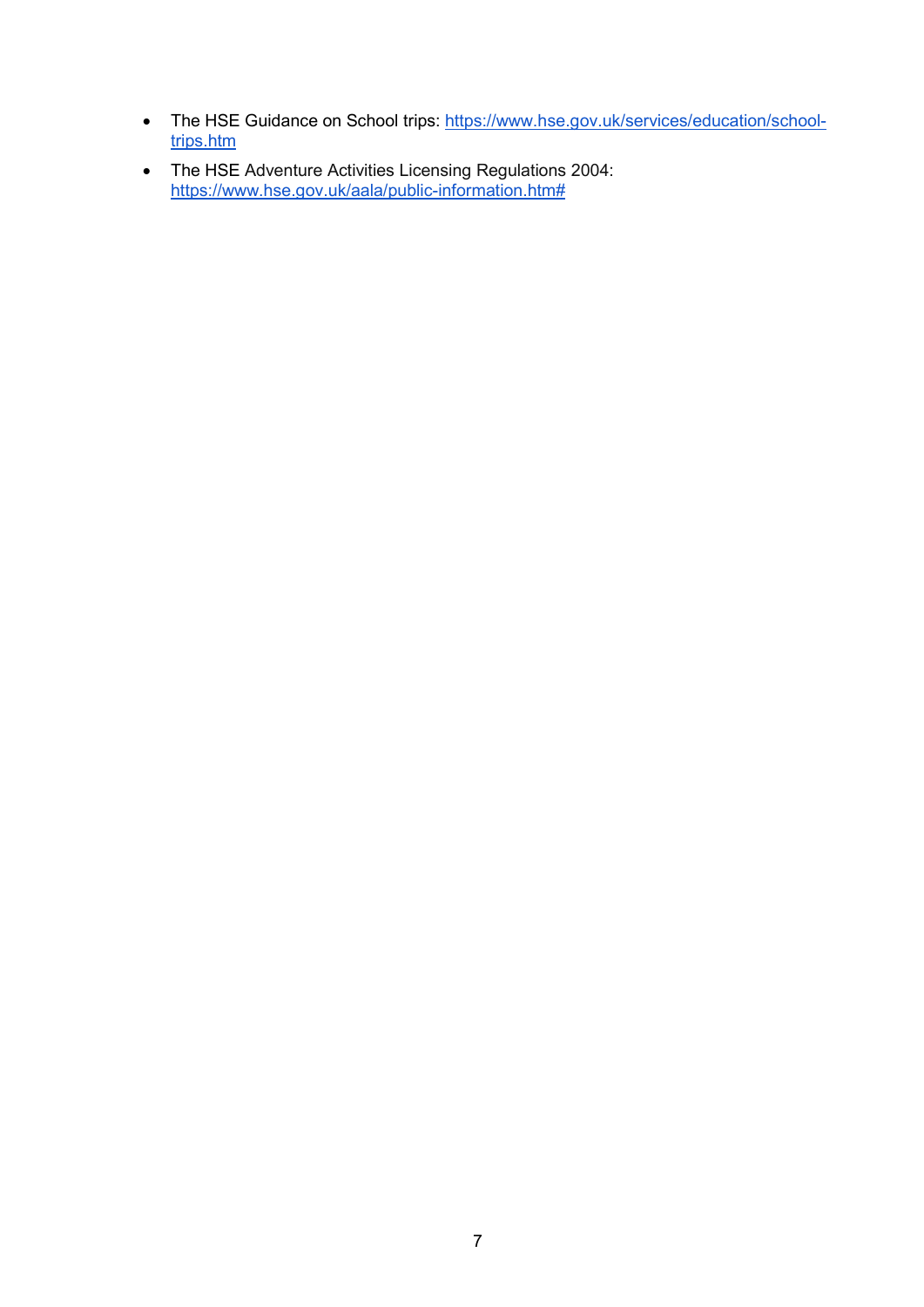**Appendix 1**



# Routine School Trips - Risk Awareness

# **INTRODUCTION**

Haileybury has a duty of care to protect the health, safety and welfare of pupils, staff, visitors and volunteers. This responsibility extends to all activities and operations associated with the School.

Staff organising and taking part in school visits off site accept responsibility for the care and welfare of pupils, as they act in loco parentis. It is important staff also look after their own health and safety whilst on school trips.

Haileybury has an Educational Visits Policy in place to ensure a proportionate and sensible approach for planning and organising off-site activities. Staff should be aware of this policy and assist with adopting sensible precautions to manage risks.

The Health and Safety Executive (HSE) is keen to support all schools fully in arranging a wide range of out-of-school activities. The HSE has issued a statement, giving a clear message to tackle the myths about bureaucracy and prosecution, available [HERE.](https://www.hse.gov.uk/services/education/school-trips.pdf)

This document is to be read by all teaching staff. It is designed to ensure staff in charge of, or accompanying, routine school trips are aware of the low-risk activities that typically involve everyday risks, such as slips and trips. It also means separate written risk assessments are not then required for every such trip.

The sort of trips to which this arrangement applies are:

- School sports fixtures
- Theatre, cinema, museum and lecture trips
- Urban fieldwork trips
- Paintball and roller-skating trips (to reputable professional sites with their own risk assessments)

Higher-risk activities should be carefully planned and assessed and will require a separate risk assessment, such trips include:

- Overseas trips
- Overnight trips
- Expedition/adventure training Trips
- Any trip involving non-pool swimming or boating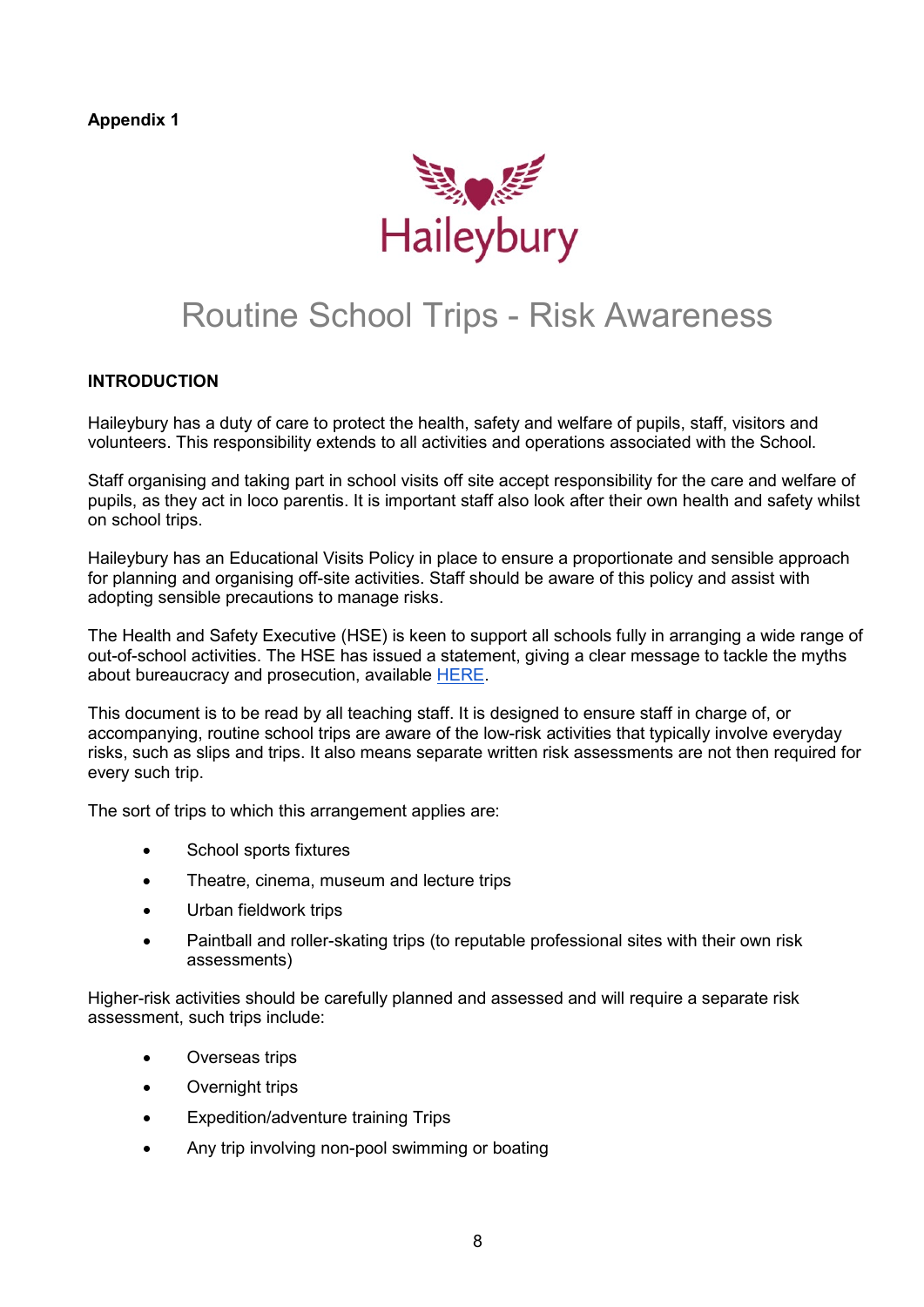# **RISKS, PRECAUTIONS AND STAFF RESPONSIBILITIES**

#### **Preparatory (trip leaders only):**

- Ensure that all necessary permissions are obtained and the trip is registered on EVOLVE.
- Ensure that staff are aware of any participating pupils who have medical or dietary requirements (see iSAMS and/or EVOLVE for pupil details).
- Ensure that pupils identified as requiring special medical items with them have got them (e.g. asthma inhalers, allergy epipens), equipment/details are available from the Health Centre.
- Ensure that any refreshments/meals take into account allergen requirements for pupils.
- Ensure (where relevant) that only transport providers approved by the School's Transport Co-ordinator are used.
- Check (where relevant) that the destination venue has its own risk assessment and first aid available.
- Ensure a mobile phone and appropriate contact phone numbers at School are carried.
- Ensure appropriate supervision ratios are in place (the EVC will advise on ratios as required).
- Ensure that COVID-19 controls are in place on transport and at venues.
- Ensure that accompanying staff are aware of the above (where relevant).

#### **Journey to/from destination:**

- Ensure that pupils get on and off the bus / transport safely.
- Ensure that all pupils wear seatbelts (when provided) during the journey.
- Ensure that pupils know the report time and assembly point for the return journey.
- Ensure that pupils know what action to take should an incident occur, or should they be left behind (e.g. have school contact number).
- Phone ahead if likely to return to school significantly later than expected.

# **At the destination:**

- Find out any non-obvious local risks and brief the pupils accordingly.
- Find out what first aid is available and from where, and brief the pupils accordingly.
- Where appropriate, arrange regular head-counts.
- Agree meeting times and locations, as appropriate.
- Brief pupils on what to do if separated/lost.

#### **On Return:**

- Inform the EVC of any incidents (including 'near misses') relating to health and safety or administration of the trip. This will require an accident/incident report form to be completed (available through the School Portal).
- Inform the Health Centre of any medical incidents arising on the trip.

# **By attaching this document to the EVOLVE form, teaching staff confirm that they have read, understood, and will comply with the above guidance and the Educational Visits Policy.**